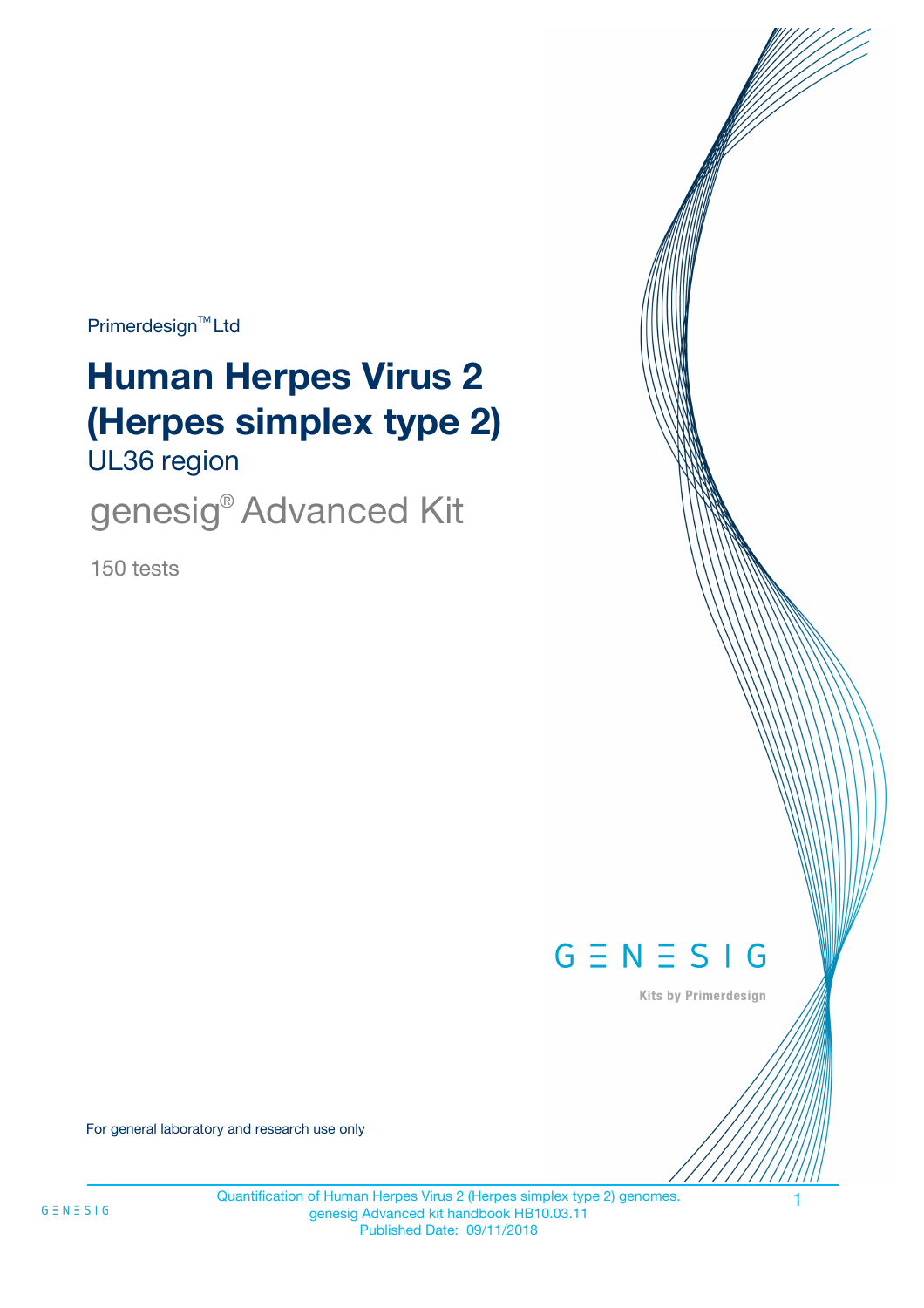# Introduction to Human Herpes Virus 2 (Herpes simplex type 2)

The herpes simplex virus (HSV) (also known as Cold Sore, Night Fever, or Fever Blister) is a virus that manifests itself in two common viral infections (HSV1 and HSV-2), each marked by painful, watery blisters in the skin or mucous membranes (such as the mouth or lips) or on the genitals. The disease is contagious, particularly during an outbreak, and is incurable with present technology. An infection on the lips is commonly known as a "cold sore" or "fever blister". These are sometimes confused with canker sores or Apthous ulcers which have a similar appearance; these appear inside the mouth and are not caused by the herpes simplex virus.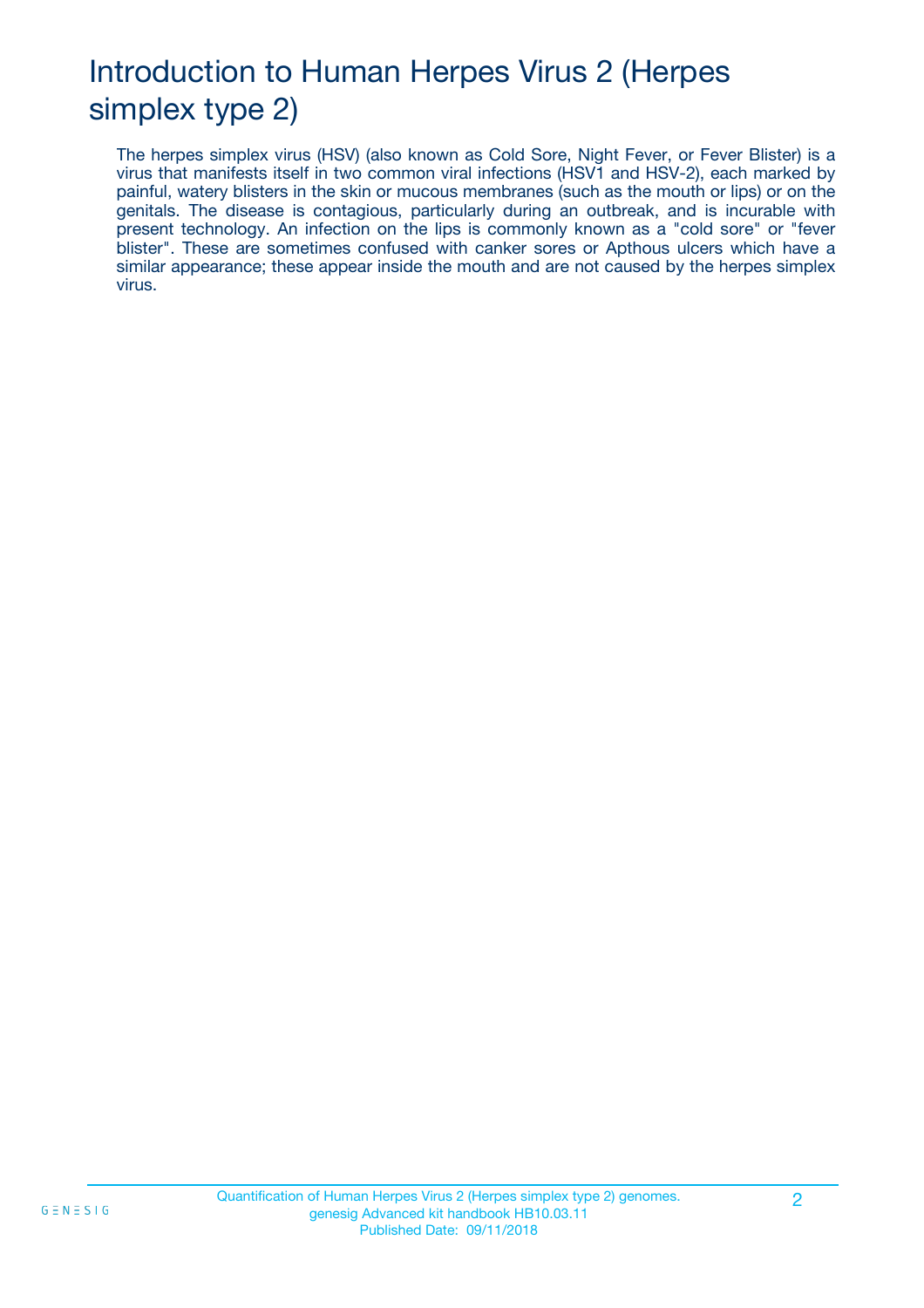## **Specificity**

The Primerdesign genesig Kit for Human Herpes Virus 2 (Herpes simplex type 2) (HSV2) genomes is designed for the in vitro quantification of HSV2 genomes. The kit is designed to have a broad detection profile. Specifically, the primers represent 100% homology with over 95% of the NCBI database reference sequences available at the time of design.

The dynamics of genetic variation means that new sequence information may become available after the initial design. Primerdesign periodically reviews the detection profiles of our kits and when required releases new versions.

However the primers have 100% homology with over 95% of reference sequences contained in the NCBI database. The primer sequences are not found within HSV-1 sequences in this regions and the kit therefore has highly specific quantification profile.

If you require further information, or have a specific question about the detection profile of this kit then please send an e.mail to enquiry@primerdesign.co.uk and our bioinformatics team will answer your question.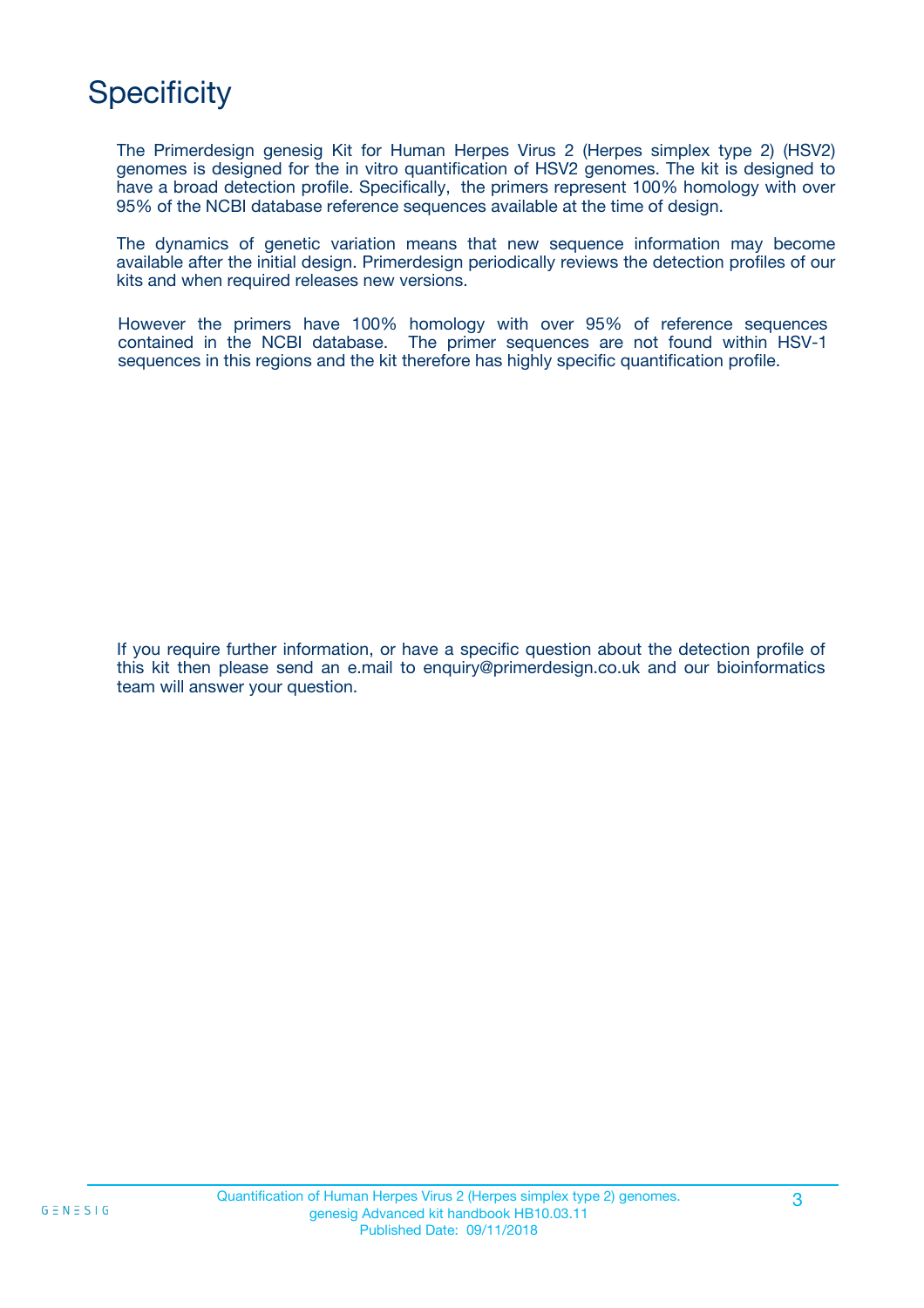## Kit contents

- **HSV2 specific primer/probe mix (150 reactions BROWN)** FAM labelled
- **HSV2 positive control template (for Standard curve RED)**
- **Internal extraction control primer/probe mix (150 reactions BROWN)** VIC labelled as standard
- **Internal extraction control DNA (150 reactions BLUE)**
- **Endogenous control primer/probe mix (150 reactions BROWN)** FAM labelled
- **RNase/DNase free water (WHITE)** for resuspension of primer/probe mixes
- **Template preparation buffer (YELLOW)** for resuspension of internal control template, positive control template and standard curve preparation

### Reagents and equipment to be supplied by the user

#### **Real-time PCR Instrument**

#### **Extraction kit**

This kit is recommended for use with genesig Easy DNA/RNA extraction kit. However, it is designed to work well with all processes that yield high quality RNA and DNA with minimal PCR inhibitors.

#### **oasig**TM **lyophilised or Precision**®**PLUS 2X qPCR Master Mix**

This kit is intended for use with oasig or PrecisionPLUS2X qPCR Master Mix.

**Pipettors and Tips**

**Vortex and centrifuge**

#### **Thin walled 1.5 ml PCR reaction tubes**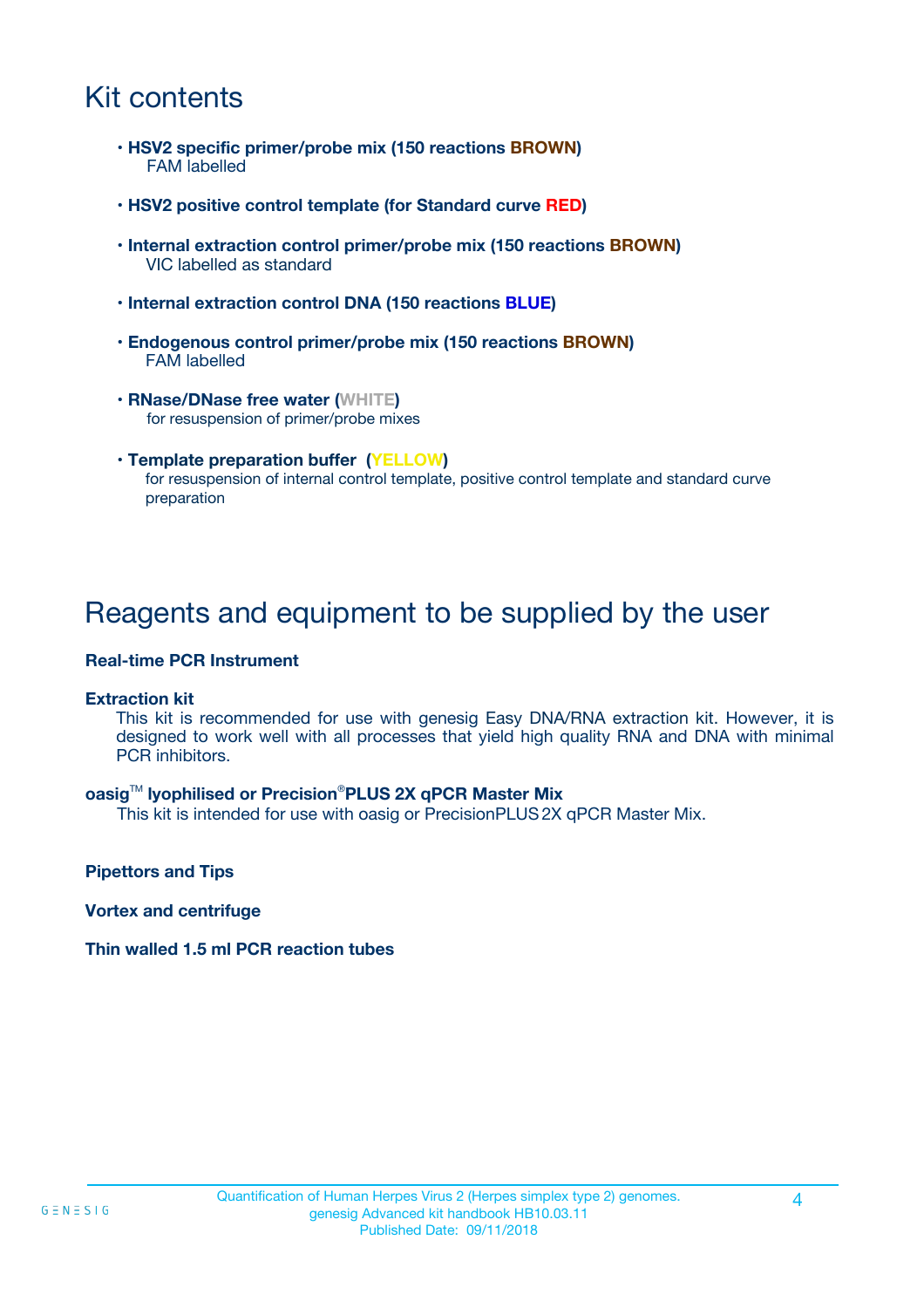### Kit storage and stability

This kit is stable at room temperature but should be stored at -20ºC on arrival. Once the lyophilised components have been resuspended they should not be exposed to temperatures above -20°C for longer than 30 minutes at a time and unnecessary repeated freeze/thawing should be avoided. The kit is stable for six months from the date of resuspension under these circumstances.

If a standard curve dilution series is prepared this can be stored frozen for an extended period. If you see any degradation in this serial dilution a fresh standard curve can be prepared from the positive control.

Primerdesign does not recommend using the kit after the expiry date stated on the pack.

### Suitable sample material

All kinds of sample material suited for PCR amplification can be used. Please ensure the samples are suitable in terms of purity, concentration, and DNA integrity (An internal PCR control is supplied to test for non specific PCR inhibitors). Always run at least one negative control with the samples. To prepare a negative-control, replace the template DNA sample with RNase/DNase free water.

### Dynamic range of test

Under optimal PCR conditions genesig HSV2 detection kits have very high priming efficiencies of >95% and can detect less than 100 copies of target template.

## Notices and disclaimers

This product is developed, designed and sold for research purposes only. It is not intended for human diagnostic or drug purposes or to be administered to humans unless clearly expressed for that purpose by the Food and Drug Administration in the USA or the appropriate regulatory authorities in the country of use. During the warranty period Primerdesign genesig detection kits allow precise and reproducible data recovery combined with excellent sensitivity. For data obtained by violation to the general GLP guidelines and the manufacturer's recommendations the right to claim under guarantee is expired. PCR is a proprietary technology covered by several US and foreign patents. These patents are owned by Roche Molecular Systems Inc. and have been sub-licensed by PE Corporation in certain fields. Depending on your specific application you may need a license from Roche or PE to practice PCR. Additional information on purchasing licenses to practice the PCR process may be obtained by contacting the Director of Licensing at Roche Molecular Systems, 1145 Atlantic Avenue, Alameda, CA 94501 or Applied Biosystems business group of the Applera Corporation, 850 Lincoln Centre Drive, Foster City, CA 94404. In addition, the 5' nuclease assay and other homogeneous amplification methods used in connection with the PCR process may be covered by U.S. Patents 5,210,015 and 5,487,972, owned by Roche Molecular Systems, Inc, and by U.S. Patent 5,538,848, owned by The Perkin-Elmer Corporation.

## Trademarks

Primerdesign™ is a trademark of Primerdesign Ltd.

genesig $^\circledR$  is a registered trademark of Primerdesign Ltd.

The PCR process is covered by US Patents 4,683,195, and 4,683,202 and foreign equivalents owned by Hoffmann-La Roche AG. BI, ABI PRISM® GeneAmp® and MicroAmp® are registered trademarks of the Applera Genomics (Applied Biosystems Corporation). BIOMEK® is a registered trademark of Beckman Instruments, Inc.; iCycler™ is a registered trademark of Bio-Rad Laboratories, Rotor-Gene is a trademark of Corbett Research. LightCycler™ is a registered trademark of the Idaho Technology Inc. GeneAmp®, TaqMan® and AmpliTaqGold® are registered trademarks of Roche Molecular Systems, Inc., The purchase of the Primerdesign™ reagents cannot be construed as an authorization or implicit license to practice PCR under any patents held by Hoffmann-LaRoche Inc.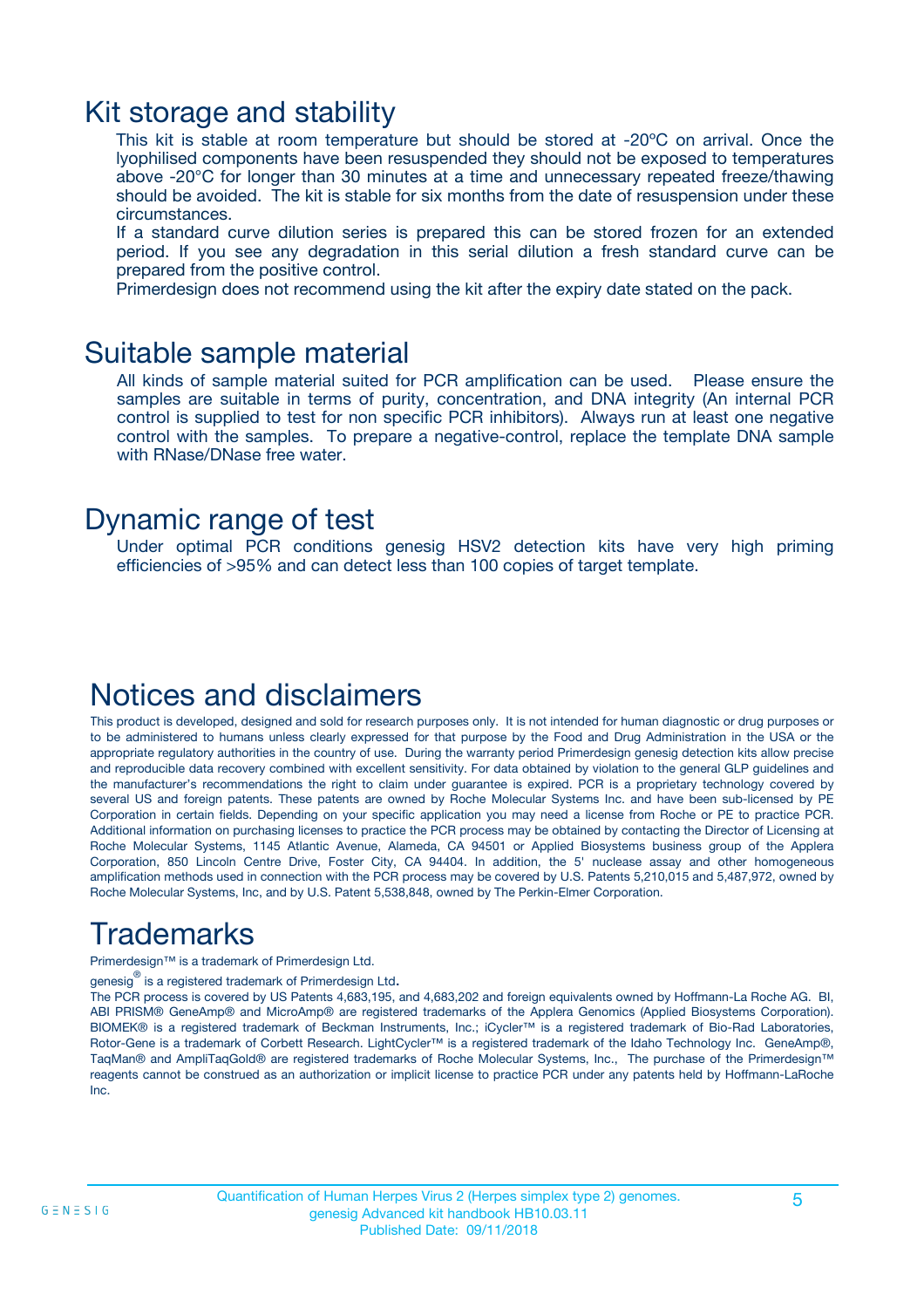### Principles of the test

#### **Real-time PCR**

A HSV2 specific primer and probe mix is provided and this can be detected through the FAM channel.

The primer and probe mix provided exploits the so-called TaqMan® principle. During PCR amplification, forward and reverse primers hybridize to the HSV2 DNA. A fluorogenic probe is included in the same reaction mixture which consists of a DNA probe labeled with a 5`-dye and a 3`-quencher. During PCR amplification, the probe is cleaved and the reporter dye and quencher are separated. The resulting increase in fluorescence can be detected on a range of qPCR platforms.

#### **Positive control**

For copy number determination and as a positive control for the PCR set up, the kit contains a positive control template. This can be used to generate a standard curve of HSV2 copy number / Cq value. Alternatively the positive control can be used at a single dilution where full quantitative analysis of the samples is not required. Each time the kit is used, at least one positive control reaction must be included in the run. A positive result indicates that the primers and probes for detecting the target HSV2 gene worked properly in that particular experimental scenario. If a negative result is obtained the test results are invalid and must be repeated. Care should be taken to ensure that the positive control does not contaminate any other kit component which would lead to false-positive results. This can be achieved by handling this component in a Post PCR environment. Care should also be taken to avoid cross-contamination of other samples when adding the positive control to the run. This can be avoided by sealing all other samples and negative controls before pipetting the positive control into the positive control well.

#### **Negative control**

To validate any positive findings a negative control reaction should be included every time the kit is used. For this reaction the RNase/DNase free water should be used instead of template. A negative result indicates that the reagents have not become contaminated while setting up the run.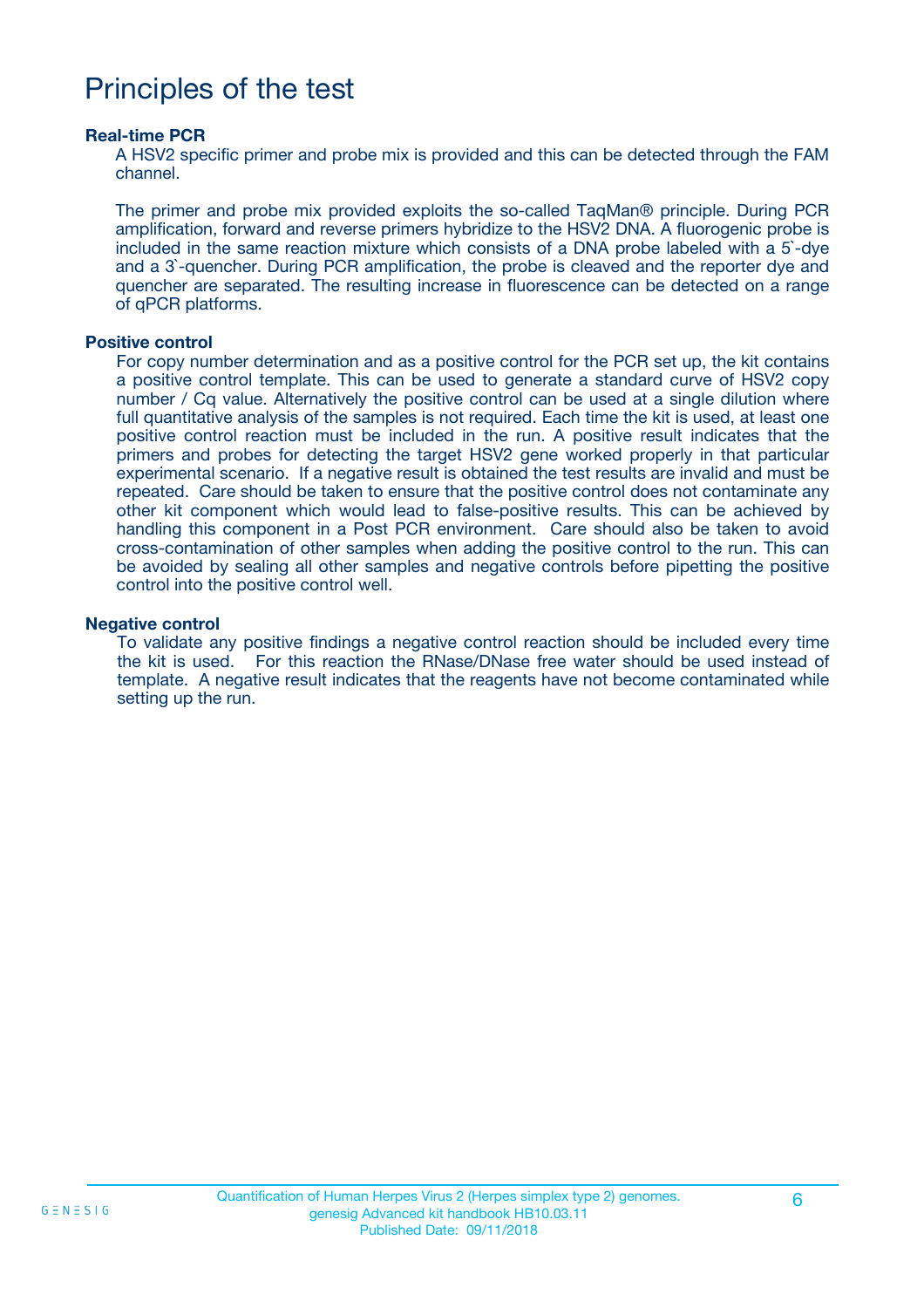#### **Internal DNA extraction control**

When performing DNA extraction, it is often advantageous to have an exogenous source of DNA template that is spiked into the lysis buffer. This control DNA is then co-purified with the sample DNA and can be detected as a positive control for the extraction process. Successful co-purification and qPCR for the control DNA also indicates that PCR inhibitors are not present at a high concentration.

A separate primer and probe mix are supplied with this kit to detect the exogenous DNA using qPCR. The primers are present at PCR limiting concentrations which allows multiplexing with the target sequence primers. Amplification of the control DNA does not interfere with detection of the HSV2 target DNA even when present at low copy number. The Internal control is detected through the VIC channel and gives a Cq value of 28+/-3.

#### **Endogenous control**

To confirm extraction of a valid biological template, a primer and probe mix is included to detect an endogenous gene. Detection of the endogenous control is through the FAM channel and it is NOT therefore possible to perform a multiplex with the HSV2 primers. A poor endogenous control signal may indicate that the sample did not contain sufficient biological material.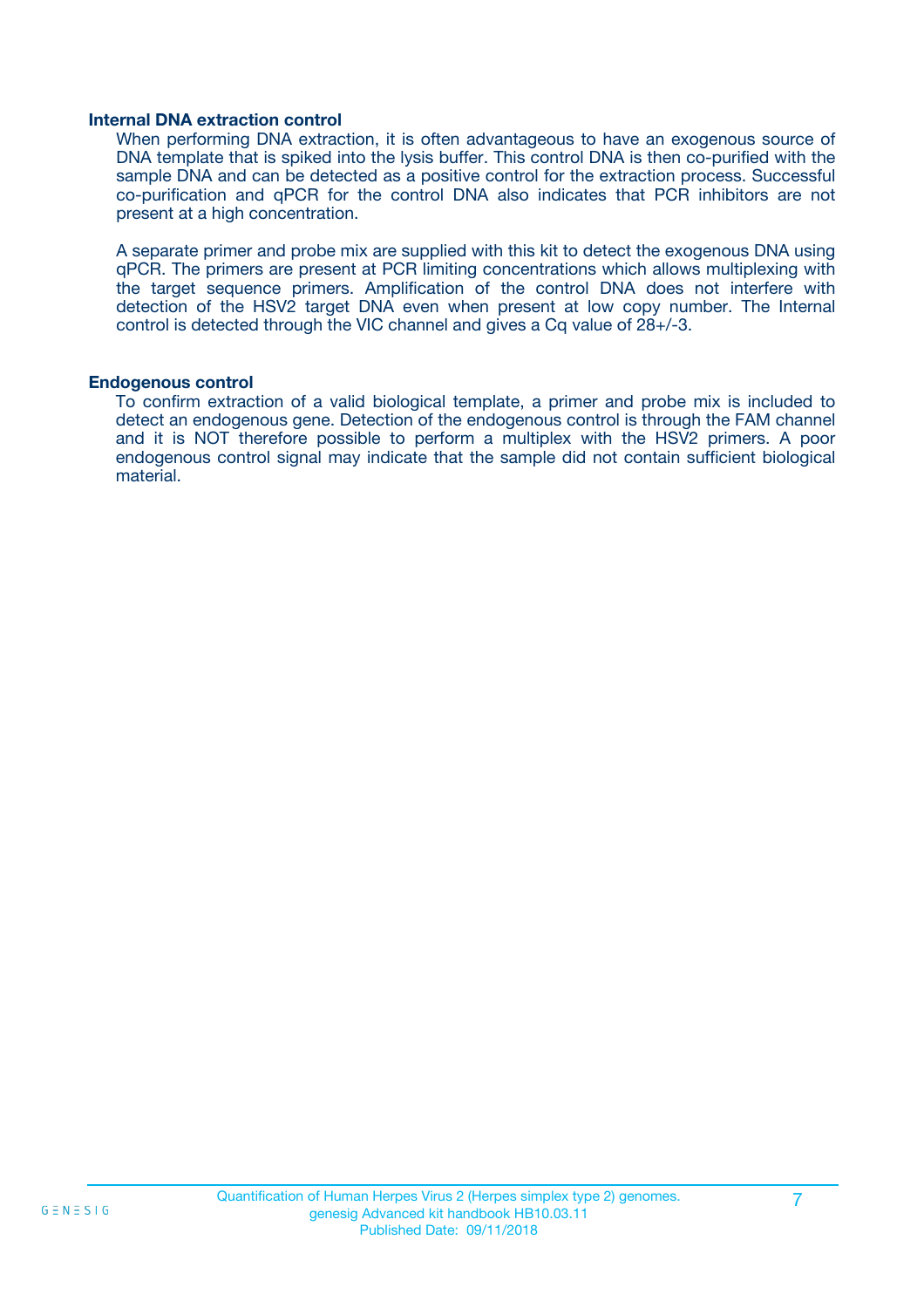### Resuspension protocol

To minimize the risk of contamination with foreign DNA, we recommend that all pipetting be performed in a PCR clean environment. Ideally this would be a designated PCR lab or PCR cabinet. Filter tips are recommended for all pipetting steps.

- **1. Pulse-spin each tube in a centrifuge before opening.** This will ensure lyophilised primer and probe mix is in the base of the tube and is not spilt upon opening the tube.
- **2. Resuspend the primer/probe mixes in the RNase/DNase free water supplied, according to the table below:**

To ensure complete resuspension, vortex each tube thoroughly.

| Component - resuspend in water                       |         |  |
|------------------------------------------------------|---------|--|
| <b>Pre-PCR pack</b>                                  |         |  |
| HSV2 primer/probe mix (BROWN)                        | $165$ µ |  |
| Internal extraction control primer/probe mix (BROWN) | $165$ µ |  |
| Endogenous control primer/probe mix (BROWN)          | 165 µl  |  |

**3. Resuspend the internal control template and positive control template in the template preparation buffer supplied, according to the table below:** To ensure complete resuspension, vortex each tube thoroughly.

| Component - resuspend in template preparation buffer |          |  |
|------------------------------------------------------|----------|--|
| <b>Pre-PCR heat-sealed foil</b>                      |          |  |
| Internal extraction control DNA (BLUE)               |          |  |
| <b>Post-PCR heat-sealed foil</b>                     |          |  |
| HSV2 Positive Control Template (RED) *               | $500$ µl |  |

\* This component contains high copy number template and is a VERY significant contamination risk. It must be opened and handled in a separate laboratory environment, away from the other components.

### DNA extraction

The internal extraction control DNA can be added either to the DNA lysis/extraction buffer or to the DNA sample once it has been resuspended in lysis buffer.

**DO NOT add the internal extraction control DNA directly to the unprocessed biological sample as this will lead to degradation and a loss in signal.**

- **1. Add 4µl of the Internal extraction control DNA (BLUE) to each sample in DNA lysis/extraction buffer per sample.**
- **2. Complete DNA extraction according to the manufacturers protocols.**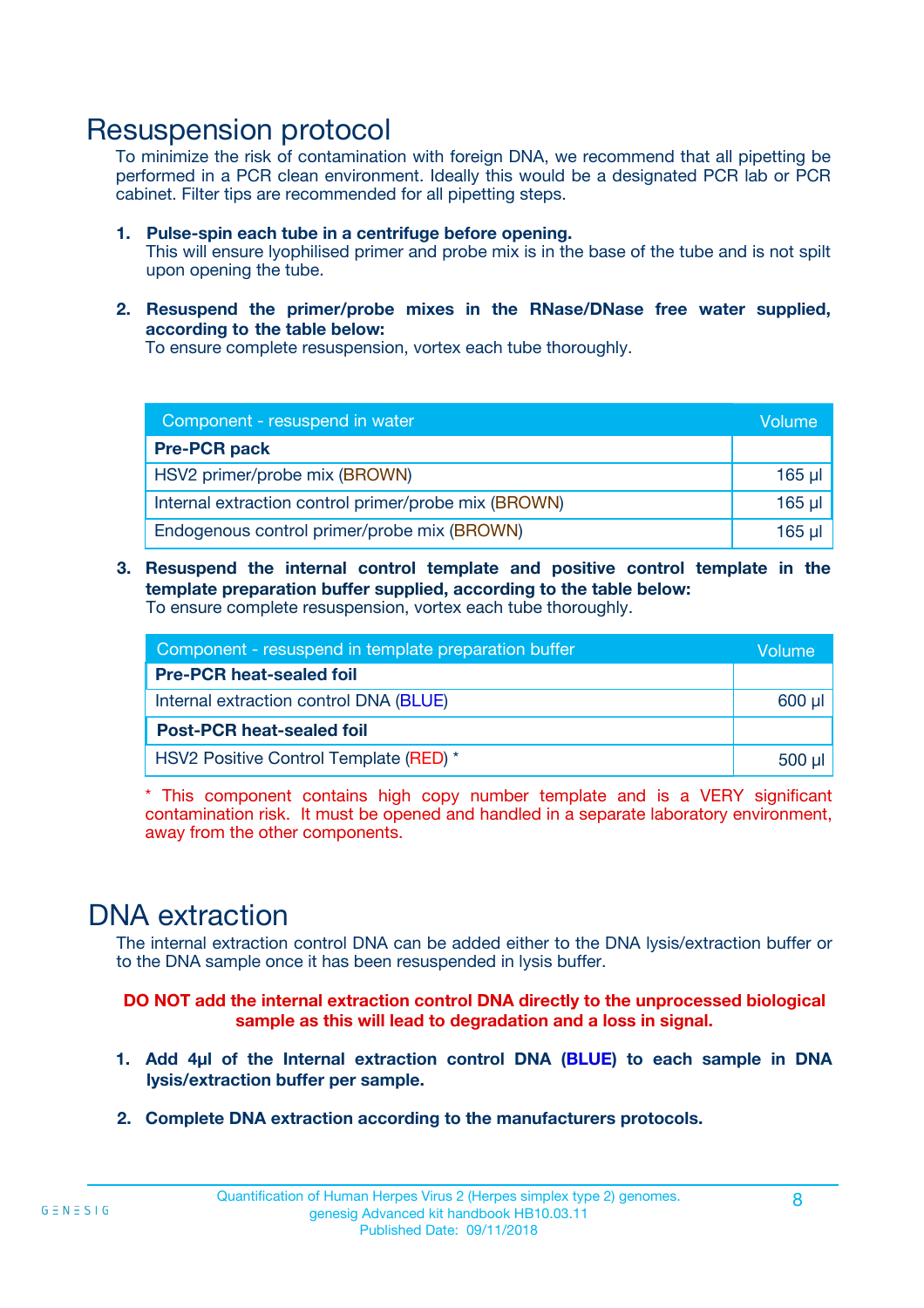## qPCR detection protocol

**1. For each DNA sample prepare a reaction mix according to the table below:** Include sufficient reactions for positive and negative controls.

| Component                                            | Volume   |
|------------------------------------------------------|----------|
| oasig or PrecisionPLUS 2X qPCR Master Mix            | $10 \mu$ |
| HSV2 primer/probe mix (BROWN)                        | 1 µI l   |
| Internal extraction control primer/probe mix (BROWN) | 1 µl     |
| <b>RNase/DNase free water (WHITE)</b>                | $3 \mu$  |
| <b>Final Volume</b>                                  | 15 µl    |

**2. For each DNA sample prepare an endogenous control reaction according to the table below (Optional):**

**This control reaction will provide useful information regarding the quality of the biological sample.**

| Component                                   | Volume   |
|---------------------------------------------|----------|
| oasig or PrecisionPLUS 2X qPCR Master Mix   | $10 \mu$ |
| Endogenous control primer/probe mix (BROWN) | 1 µI     |
| <b>RNase/DNase free water (WHITE)</b>       | $4 \mu$  |
| <b>Final Volume</b>                         | 15 µl    |

- **3. Pipette 15µl of each mix into individual wells according to your qPCR experimental plate set up.**
- **4. Prepare sample DNA templates for each of your samples.**
- **5. Pipette 5µl of DNA template into each well, according to your experimental plate set up.**

For negative control wells use 5µl of RNase/DNase free water. The final volume in each well is 20ul.

**6. If a standard curve is included for quantitative analysis, prepare a reaction mix according to the table below:**

| Component                                 | Volume       |
|-------------------------------------------|--------------|
| oasig or PrecisionPLUS 2X qPCR Master Mix | 10 ul        |
| HSV2 primer/probe mix (BROWN)             |              |
| <b>RNase/DNase free water (WHITE)</b>     | $4 \mu$      |
| <b>Final Volume</b>                       | <u>15 µl</u> |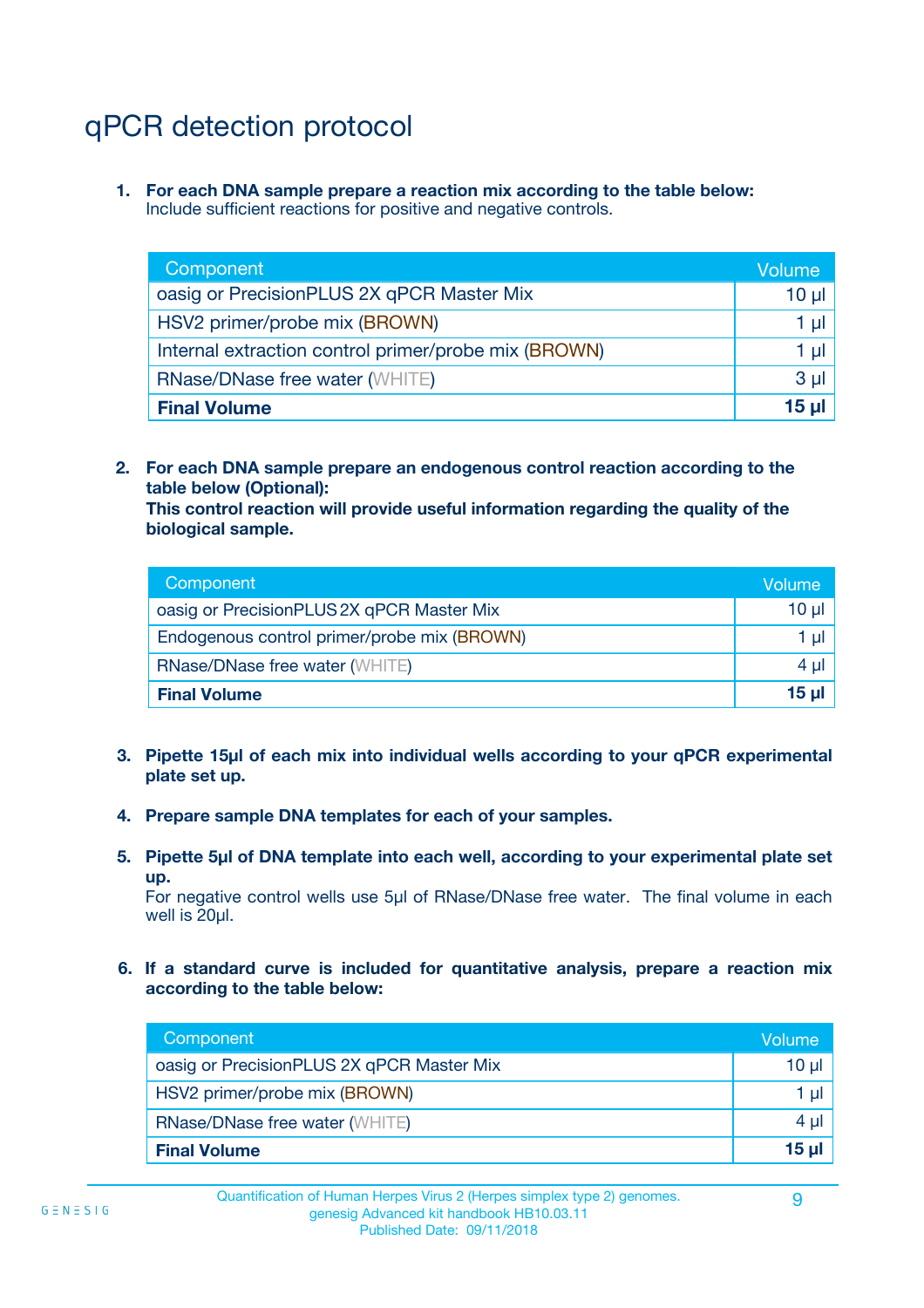#### **7. Preparation of standard curve dilution series.**

- 1) Pipette 90µl of template preparation buffer into 5 tubes and label 2-6
- 2) Pipette 10µl of Positive Control Template (RED) into tube 2
- 3) Vortex thoroughly
- 4) Change pipette tip and pipette 10µl from tube 2 into tube 3
- 5) Vortex thoroughly

Repeat steps 4 and 5 to complete the dilution series

| <b>Standard Curve</b>         | <b>Copy Number</b>     |
|-------------------------------|------------------------|
| Tube 1 Positive control (RED) | $2 \times 10^5$ per µl |
| Tube 2                        | $2 \times 10^4$ per µl |
| Tube 3                        | $2 \times 10^3$ per µl |
| Tube 4                        | $2 \times 10^2$ per µl |
| Tube 5                        | $20$ per $\mu$         |
| Tube 6                        | 2 per µl               |

**8. Pipette 5µl of standard template into each well for the standard curve according to your experimental plate set up.**

#### The final volume in each well is 20µl.

## qPCR amplification protocol

Amplification conditions using oasig or PrecisionPLUS 2X qPCR Master Mix.

|             | <b>Step</b>       | <b>Time</b>     | Temp    |
|-------------|-------------------|-----------------|---------|
|             | Enzyme activation | 2 min           | 95 °C   |
| Cycling x50 | Denaturation      | 10 <sub>s</sub> | 95 $°C$ |
|             | DATA COLLECTION * | 60 s            | 60 °C   |

\* Fluorogenic data should be collected during this step through the FAM and VIC channels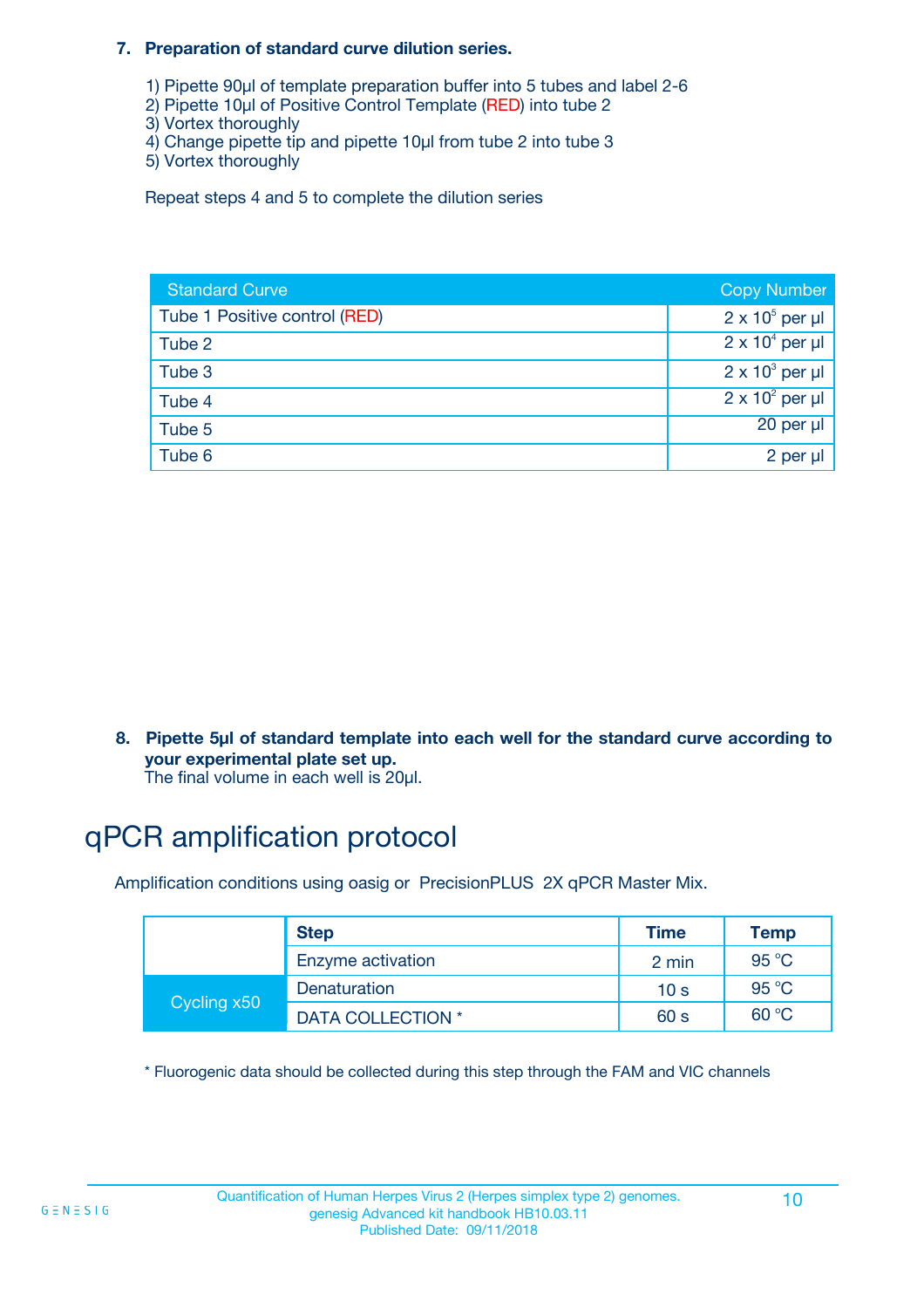# Interpretation of results

| <b>Target</b><br>(FAM) | Internal<br>control<br>(NIC) | <b>Positive</b><br>control | Negative<br>control | Interpretation                                                                                                  |
|------------------------|------------------------------|----------------------------|---------------------|-----------------------------------------------------------------------------------------------------------------|
| $\leq 30$              | $+ 1 -$                      | ÷                          |                     | <b>POSITIVE QUANTITATIVE RESULT</b><br>calculate copy number                                                    |
| > 30                   | ÷                            | ÷                          |                     | <b>POSITIVE QUANTITATIVE RESULT</b><br>calculate copy number                                                    |
| > 30                   |                              | ÷                          |                     | <b>POSITIVE QUALITATIVE RESULT</b><br>do not report copy number as this<br>may be due to poor sample extraction |
|                        | ÷                            | ÷                          |                     | <b>NEGATIVE RESULT</b>                                                                                          |
|                        |                              |                            |                     | <b>EXPERIMENT FAILED</b>                                                                                        |
| $+ 1 -$                | $+ 1 -$                      | ÷                          | $\leq 35$           | due to test contamination                                                                                       |
| $+ 1 -$                | $+ 1 -$                      | ÷                          | > 35                | $\star$                                                                                                         |
|                        |                              | ÷                          |                     | <b>SAMPLE PREPARATION FAILED</b>                                                                                |
|                        |                              |                            |                     | <b>EXPERIMENT FAILED</b>                                                                                        |

Positive control template (**RED**) is expected to amplify between Cq 16 and 23. Failure to satisfy this quality control criterion is a strong indication that the experiment has been compromised.

\*Where the test sample is positive and the negative control is positive with a  $Ca > 35$ , the sample must be reinterpreted based on the relative signal strength of the two results:



If the sample amplifies  $> 5$  Cq earlier than the negative control then the sample should be reinterpreted (via the table above) with the negative control verified as negative.



If the sample amplifies  $< 5$  Cq earlier than the negative control then the positive sample result is invalidated and<br>the result should be determined  $the$  result should be inconclusive due to test contamination. The test for this sample should be repeated.